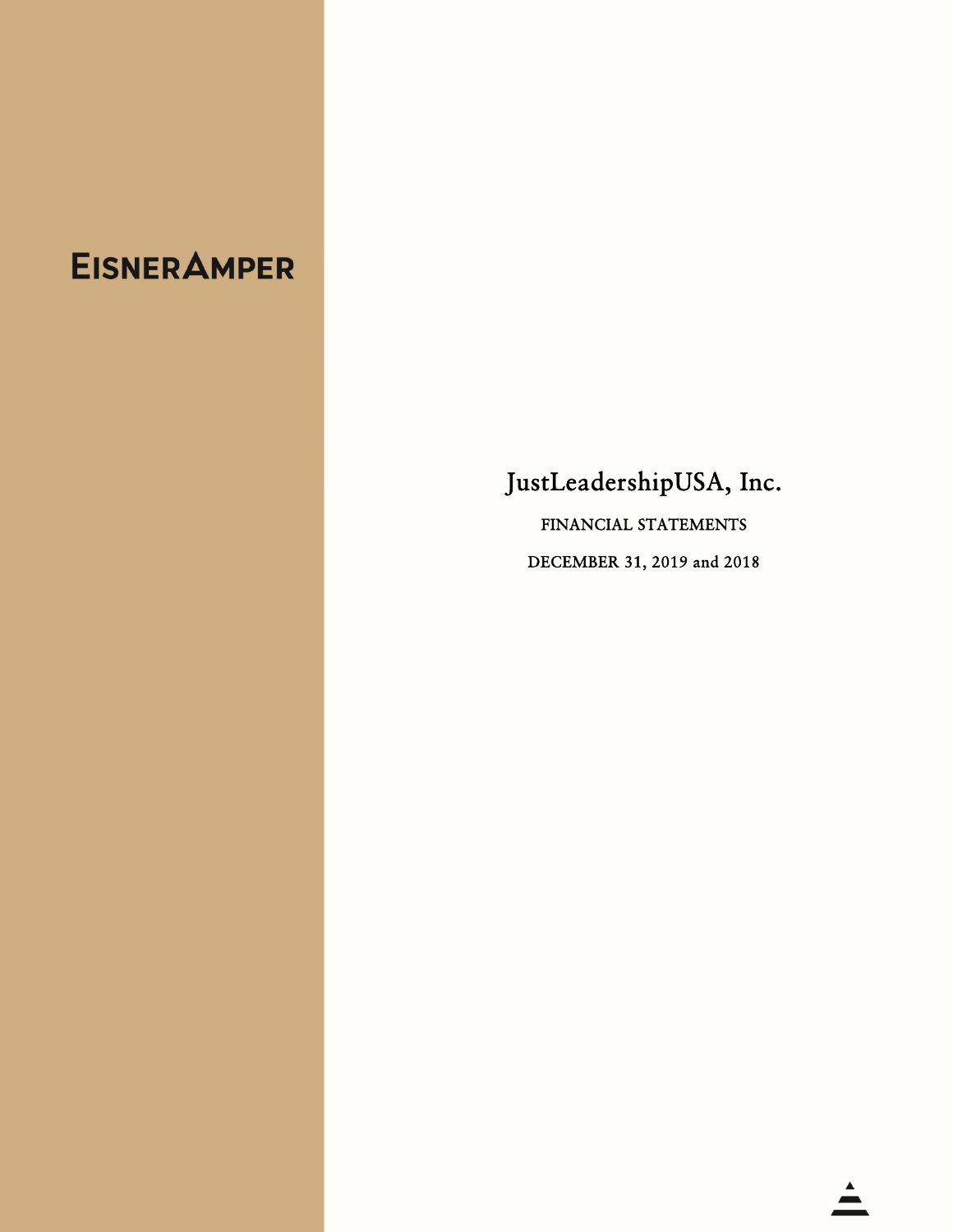# **Contents**

|                                                                                                                                             | <b>Page</b>    |
|---------------------------------------------------------------------------------------------------------------------------------------------|----------------|
| <b>Independent Auditors' Report</b>                                                                                                         | 1              |
| <b>Financial Statements</b>                                                                                                                 |                |
| Statements of financial position as of December 31, 2019 and 2018                                                                           | $\overline{2}$ |
| Statement of activities for the year ended December 31, 2019 (with summarized<br>information for the year ended December 31, 2018)          | 3              |
| Statement of activities for the year ended December 31, 2018                                                                                | 4              |
| Statement of functional expenses for the year ended December 31, 2019 (with summarized<br>information for the year ended December 31, 2018) | 5              |
| Statement of functional expenses for the year ended December 31, 2018                                                                       | 6              |
| Statements of cash flows for the years ended December 31, 2019 and 2018                                                                     | 7              |
| Notes to financial statements                                                                                                               | 8              |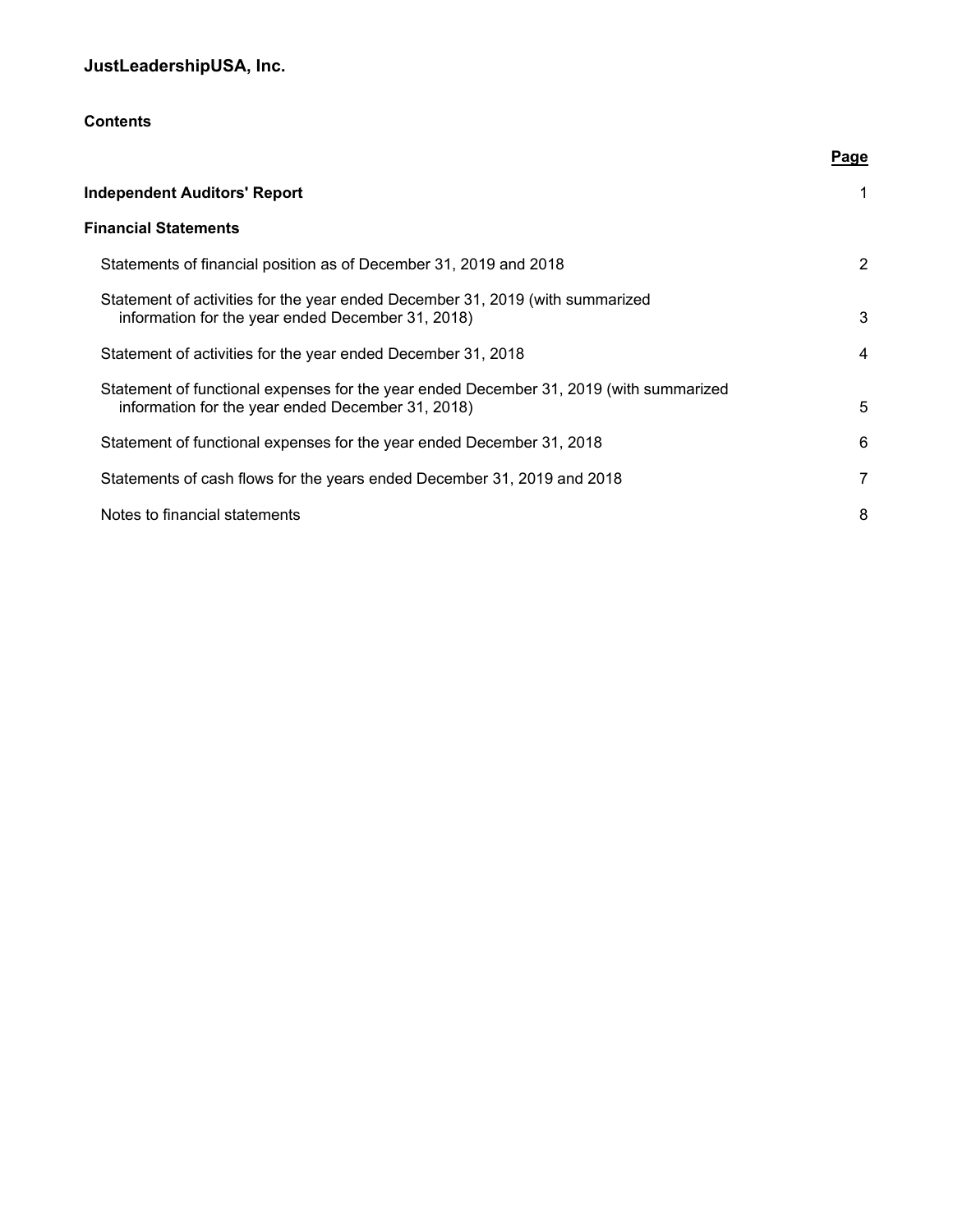# **EISNER AMPER**

# **INDEPENDENT AUDITORS' REPORT**

Board of Directors JustLeadershipUSA, Inc.

#### **Report on the Financial Statements**

We have audited the accompanying financial statements of JustLeadershipUSA, Inc. ("JLUSA"), which comprise the statements of financial position as of December 31, 2019 and 2018, and the related statements of activities, functional expenses, and cash flows for each of the years then ended, and the related notes to the financial statements.

#### *Management's Responsibility for the Financial Statements*

JLUSA's management is responsible for the preparation and fair presentation of these financial statements in accordance with accounting principles generally accepted in the United States of America; this includes the design, implementation, and maintenance of internal control relevant to the preparation and fair presentation of financial statements that are free from material misstatement, whether due to fraud or error.

#### *Auditor's Responsibility*

Our responsibility is to express an opinion on these financial statements based on our audits. We conducted our audits in accordance with auditing standards generally accepted in the United States of America. Those standards require that we plan and perform the audits to obtain reasonable assurance about whether the financial statements are free from material misstatement.

An audit involves performing procedures to obtain evidence about the amounts and disclosures in the financial statements. The procedures selected depend on the auditor's judgment, including the assessment of the risks of material misstatement of the financial statements, whether due to fraud or error. In making those risk assessments, the auditor considers internal control relevant to the entity's preparation and fair presentation of the financial statements in order to design audit procedures that are appropriate in the circumstances, but not for the purpose of expressing an opinion on the effectiveness of the entity's internal control. Accordingly, we express no such opinion. An audit also includes evaluating the appropriateness of accounting policies used and the reasonableness of significant accounting estimates made by management, as well as evaluating the overall presentation of the financial statements.

We believe that the audit evidence we have obtained is sufficient and appropriate to provide a basis for our audit opinion.

#### *Opinion*

In our opinion, the financial statements referred to above present fairly, in all material respects, the financial position of JustLeadershipUSA, Inc. as of December 31, 2019 and 2018, and the changes in its net assets and its cash flows for each of the years then ended, in accordance with accounting principles generally accepted in the United States of America.

Eisnerfmper LLP

EISNERAMPER LLP New York, New York June 22, 2021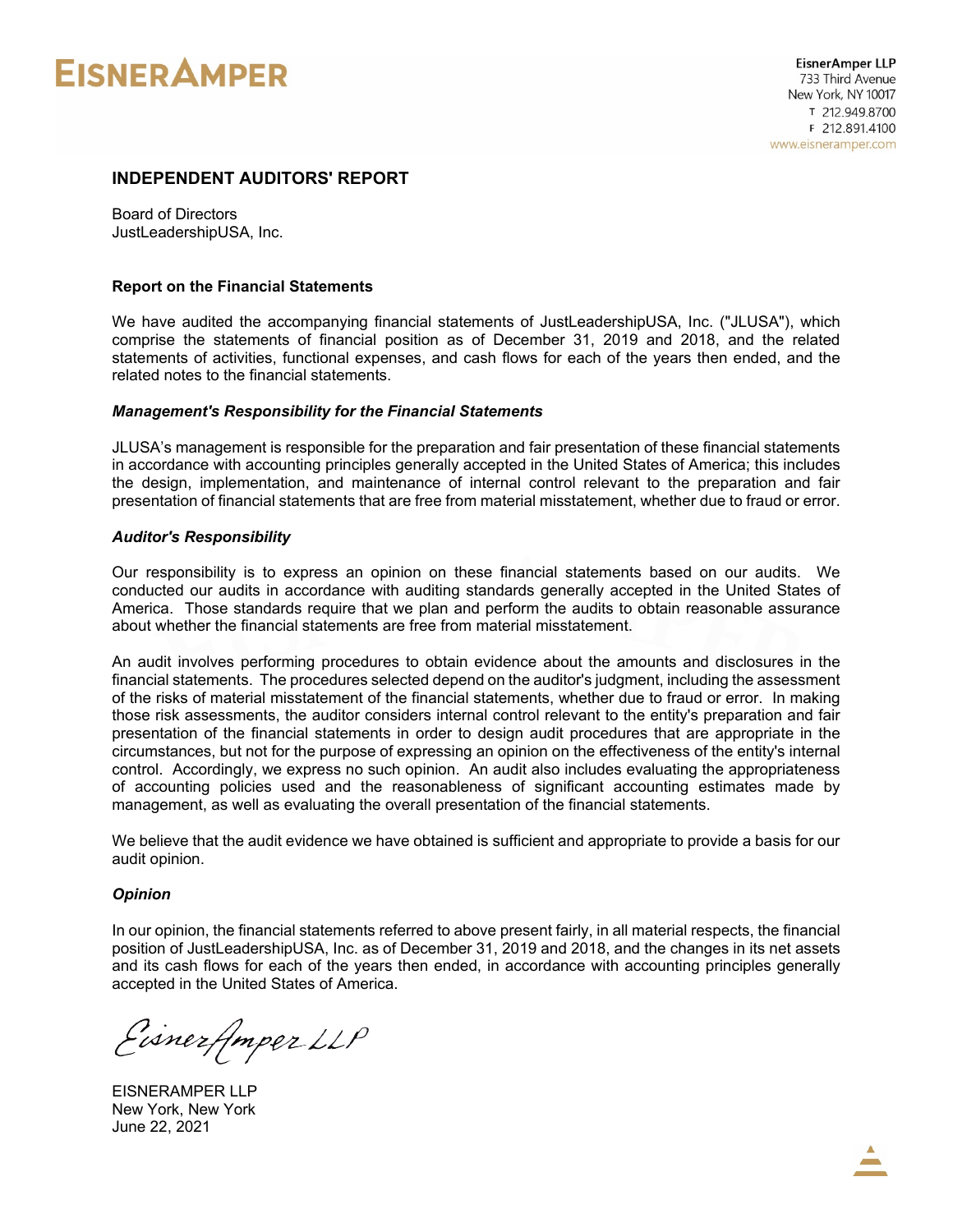# **Statements of Financial Position**

|                                                   | December 31,    |               |  |  |
|---------------------------------------------------|-----------------|---------------|--|--|
|                                                   | 2019            | 2018          |  |  |
| <b>ASSETS</b>                                     |                 |               |  |  |
| Cash                                              | \$<br>739,376   | \$<br>368,567 |  |  |
| Contributions receivable, net                     | 1,030,303       | 5,007,098     |  |  |
| Other receivables                                 | 153,000         | 3,000         |  |  |
| Investments                                       | 6,763,240       | 6,007,079     |  |  |
| Prepaid expenses and other assets                 | 74,380          | 65,804        |  |  |
| Property and equipment, net                       | 110,452         | 70,972        |  |  |
|                                                   | \$8,870,751     | \$11,522,520  |  |  |
| <b>LIABILITIES AND NET ASSETS</b><br>Liabilities: |                 |               |  |  |
| Accounts payable and other liabilities            | \$<br>97,705    | \$<br>175,189 |  |  |
| Grants payable                                    | 68,750          | 115,848       |  |  |
| Deferred rent obligation                          | 19,194          |               |  |  |
|                                                   |                 |               |  |  |
| <b>Total liabilities</b>                          | 185,649         | 291,037       |  |  |
| Commitments and other uncertainty (see Note G)    |                 |               |  |  |
| Net assets:                                       |                 |               |  |  |
| Without donor restrictions                        | 2,117,265       | 2,101,204     |  |  |
| With donor restrictions:                          |                 |               |  |  |
| Purpose restrictions                              | 5,095,467       | 9,130,279     |  |  |
| Time restrictions                                 | 1,472,370       |               |  |  |
|                                                   |                 |               |  |  |
| Total net assets with donor restrictions          | 6,567,837       | 9,130,279     |  |  |
| Total net assets                                  | 8,685,102       | 11,231,483    |  |  |
|                                                   |                 |               |  |  |
|                                                   | 8,870,751<br>\$ | \$11,522,520  |  |  |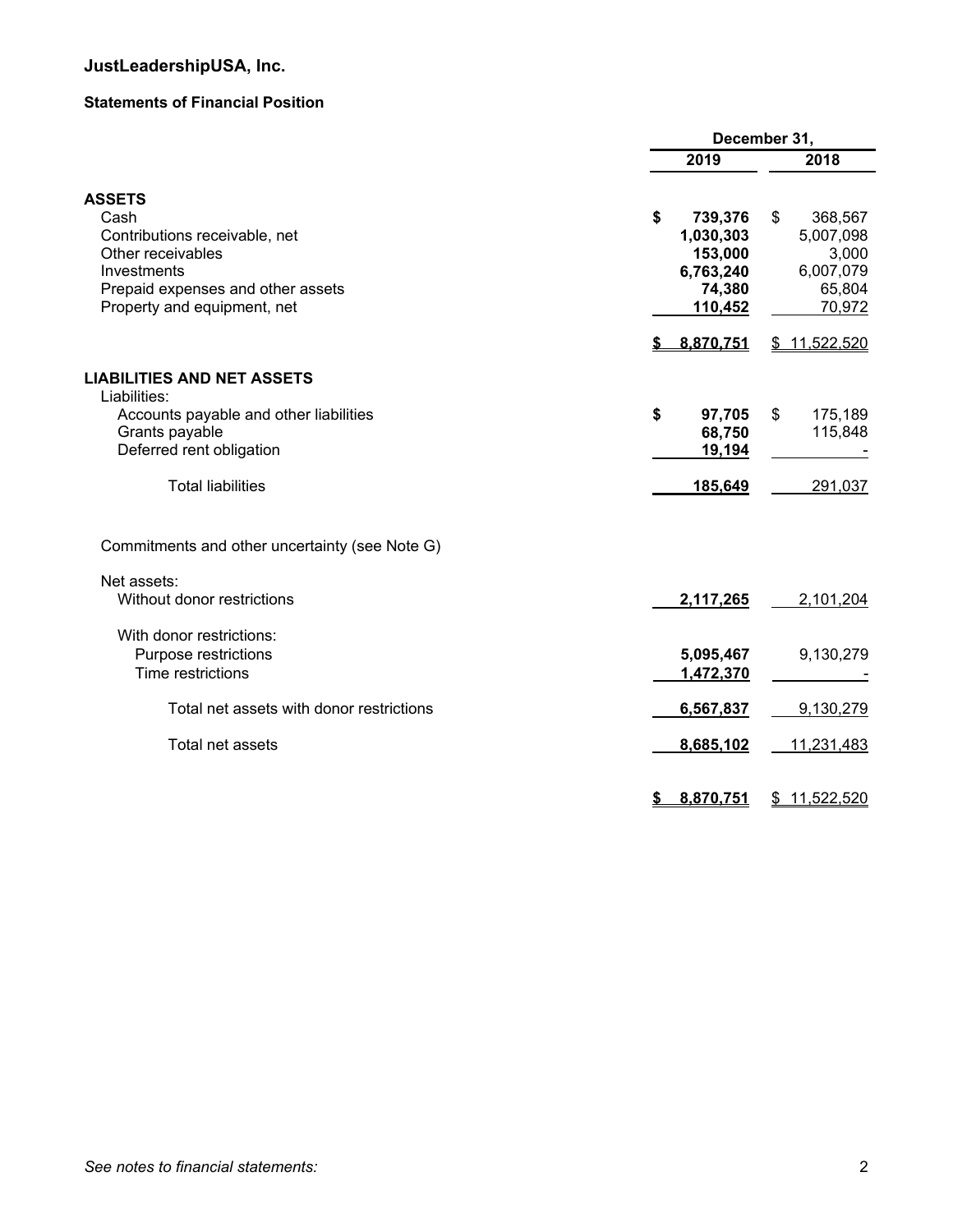# **Statement of Activities**

# **Year Ended December 31, 2019**

(with summarized information for the year ended December 31, 2018)

|                                                                               | <b>Without Donor</b> |                     | <b>With Donor</b>   |    |               | Total |              |  |
|-------------------------------------------------------------------------------|----------------------|---------------------|---------------------|----|---------------|-------|--------------|--|
|                                                                               |                      | <b>Restrictions</b> | <b>Restrictions</b> |    | 2019          |       | 2018         |  |
| <b>Public support and revenue:</b>                                            |                      |                     |                     |    |               |       |              |  |
| Contributions                                                                 | \$                   | 605,633             | 2,372,528<br>S.     | \$ | 2,978,161     | \$    | 1,549,606    |  |
| Special events, net of direct benefits to donors of \$32,756 and \$42,297     |                      |                     |                     |    |               |       |              |  |
| in 2019 and 2018, respectively                                                |                      | 19,662              |                     |    | 19,662        |       | 69,783       |  |
| Net investment income                                                         |                      | 127,159             |                     |    | 127,159       |       | 53,261       |  |
| In-kind donated goods and services                                            |                      | 245,885             |                     |    | 245,885       |       | 123,061      |  |
| Other income (see Note J)                                                     |                      | 225,000             |                     |    | 225,000       |       | 3,000        |  |
| Total public support and revenue before net assets released from restrictions |                      | 1,223,339           | 2,372,528           |    | 3,595,867     |       | 1,798,711    |  |
| Net assets released from restrictions                                         |                      | 4,934,970           | (4,934,970)         |    |               |       |              |  |
| Total public support and revenue                                              |                      | 6,158,309           | (2, 562, 442)       |    | 3,595,867     |       | 1,798,711    |  |
| <b>Expenses:</b>                                                              |                      |                     |                     |    |               |       |              |  |
| Program services:                                                             |                      |                     |                     |    |               |       |              |  |
| Grants and related services                                                   |                      | 4,683,104           |                     |    | 4,683,104     |       | 4,829,221    |  |
| Supporting services:                                                          |                      |                     |                     |    |               |       |              |  |
| Management and general                                                        |                      | 1,161,319           |                     |    | 1,161,319     |       | 1,141,268    |  |
| Fund-raising                                                                  |                      | 297,825             |                     |    | 297,825       |       | 200,871      |  |
| Total supporting services                                                     |                      | 1,459,144           |                     |    | 1,459,144     |       | 1,342,139    |  |
| Total expenses                                                                |                      | 6,142,248           |                     |    | 6,142,248     |       | 6,171,360    |  |
| <b>Change in net assets</b>                                                   |                      | 16,061              | (2, 562, 442)       |    | (2, 546, 381) |       | (4,372,649)  |  |
| Net assets, beginning of year                                                 |                      | 2,101,204           | 9,130,279           |    | 11,231,483    |       | 15,604,132   |  |
| Net assets, end of year                                                       | S.                   | 2,117,265           | \$6,567,837         |    | \$8,685,102   |       | \$11,231,483 |  |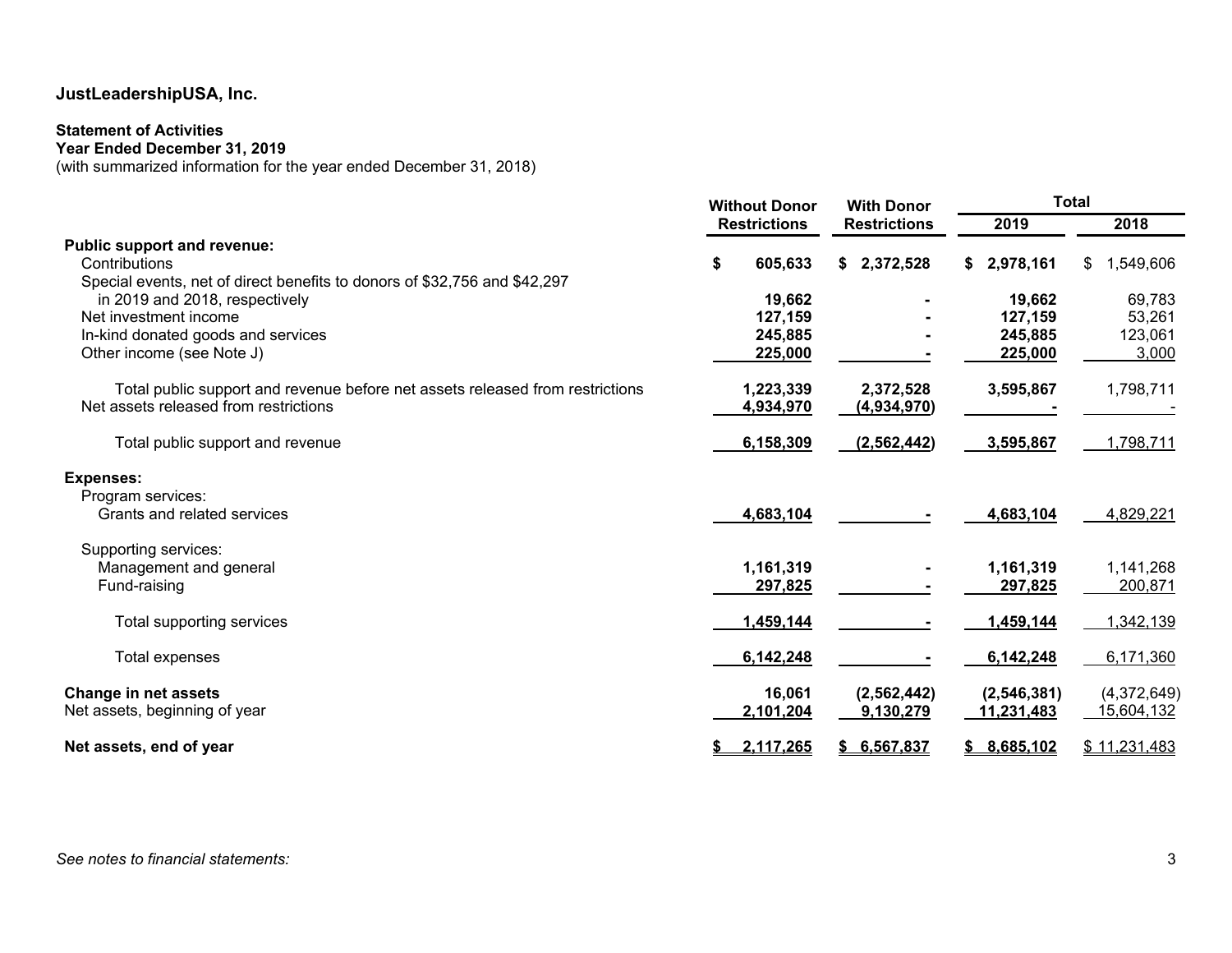# **Statement of Activities Year Ended December 31, 2018**

|                                                  | <b>Without Donor</b><br><b>Restrictions</b> |            | <b>With Donor</b><br><b>Restrictions</b> |             | <b>Total</b>    |
|--------------------------------------------------|---------------------------------------------|------------|------------------------------------------|-------------|-----------------|
| Public support and revenue:                      |                                             |            |                                          |             |                 |
| Contributions                                    | \$                                          | 742,543    | \$                                       | 807,063     | \$<br>1,549,606 |
| Special events, net of direct benefits to donors |                                             |            |                                          |             |                 |
| of \$42,297                                      |                                             | 69,783     |                                          |             | 69,783          |
| Net investment income                            |                                             | 53,261     |                                          |             | 53,261          |
| In-kind donated services                         |                                             | 123,061    |                                          |             | 123,061         |
| Other income                                     |                                             | 3,000      |                                          |             | 3,000           |
| Total public support and revenue before          |                                             |            |                                          |             |                 |
| net assets released from restrictions            |                                             | 991,648    |                                          | 807,063     | 1,798,711       |
| Net assets released from restrictions            |                                             | 4,609,204  |                                          | (4,609,204) |                 |
| Total public support and revenue                 |                                             | 5,600,852  |                                          | (3,802,141) | 1,798,711       |
| <b>Expenses:</b>                                 |                                             |            |                                          |             |                 |
| Program services:                                |                                             |            |                                          |             |                 |
| Grants and related services                      |                                             | 4,829,221  |                                          |             | 4,829,221       |
| Supporting services:                             |                                             |            |                                          |             |                 |
| Management and general                           |                                             | 1,141,268  |                                          |             | 1,141,268       |
| Fund-raising                                     |                                             | 200,871    |                                          |             | 200,871         |
| Total supporting services                        |                                             | 1,342,139  |                                          |             | 1,342,139       |
| Total expenses                                   |                                             | 6,171,360  |                                          |             | 6,171,360       |
| <b>Change in net assets</b>                      |                                             | (570, 508) |                                          | (3,802,141) | (4,372,649)     |
| Net assets, beginning of year                    |                                             | 2,671,712  |                                          | 12,932,420  | 15,604,132      |
| Net assets, end of year                          |                                             | 2,101,204  |                                          | 9,130,279   | \$11,231,483    |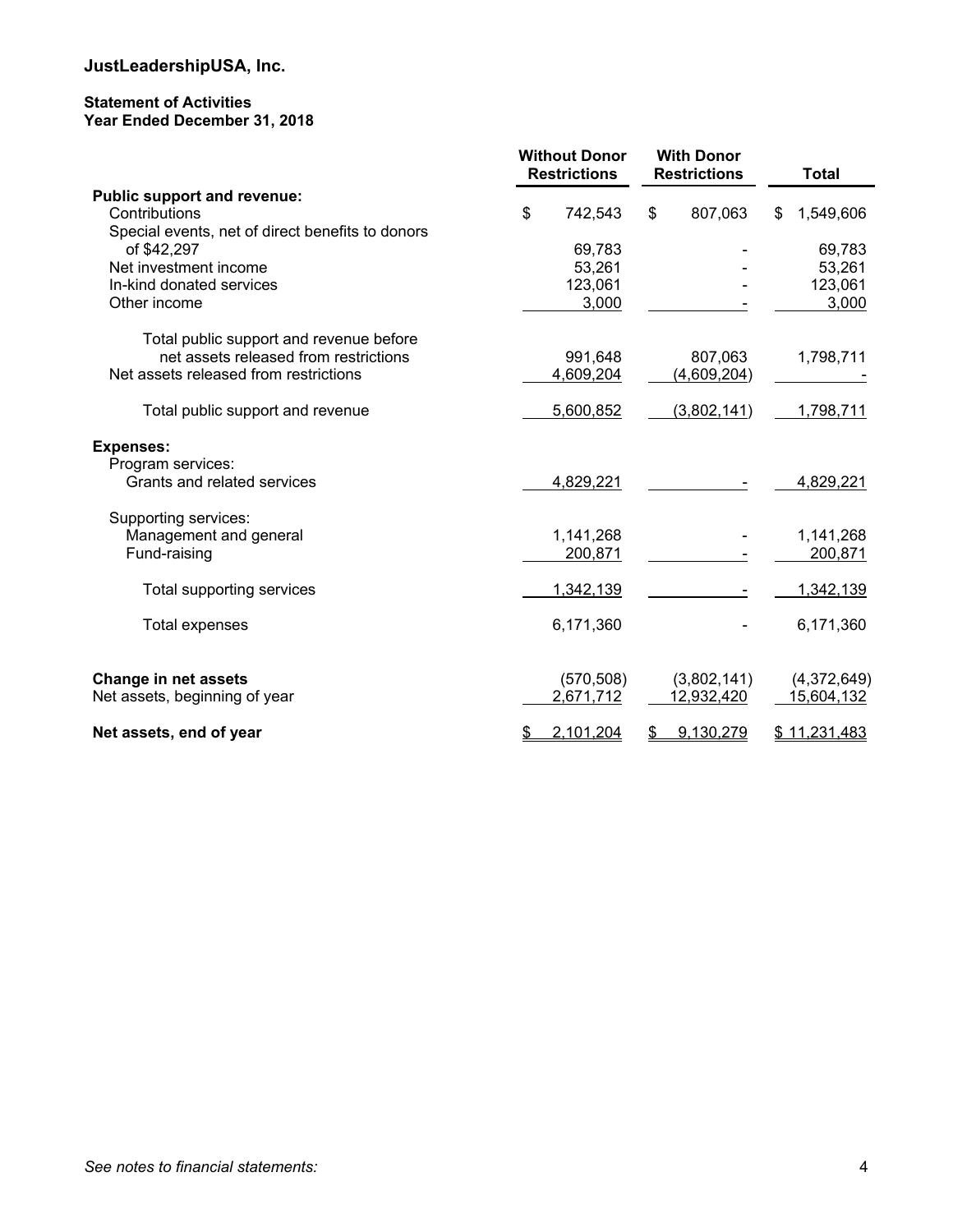#### **Statement of Functional Expenses**

#### **Year Ended December 31, 2019**

(with summarized information for the year ended December 31, 2018)

|                                                         | <b>Program Services</b>                            |                      | <b>Supporting Services</b>       |                   |                     |                   |    | <b>Total Expenses</b> |                                               |                      |                            |  |      |  |      |
|---------------------------------------------------------|----------------------------------------------------|----------------------|----------------------------------|-------------------|---------------------|-------------------|----|-----------------------|-----------------------------------------------|----------------------|----------------------------|--|------|--|------|
|                                                         | <b>Grants and Other</b><br><b>Related Services</b> |                      | <b>Management</b><br>and General |                   | <b>Fund-Raising</b> |                   |    |                       | Total<br><b>Supporting</b><br><b>Services</b> |                      |                            |  | 2019 |  | 2018 |
| <b>Salaries</b><br>Payroll taxes, and employee benefits | \$                                                 | 2,017,592<br>350,438 | \$                               | 302,245<br>51,709 | \$                  | 226,701<br>40,224 | \$ | 528,946<br>91,933     | \$                                            | 2,546,538<br>442,371 | \$<br>2,691,828<br>395,169 |  |      |  |      |
| Total salaries, payroll taxes and<br>employee benefits  |                                                    | 2,368,030            |                                  | 353,954           |                     | 266,925           |    | 620,879               |                                               | 2,988,909            | 3,086,997                  |  |      |  |      |
| Grants                                                  |                                                    | 656,012              |                                  |                   |                     |                   |    |                       |                                               | 656,012              | 924,678                    |  |      |  |      |
| Professional and consulting fees                        |                                                    | 764,381              |                                  | 417,654           |                     | 3,688             |    | 421,342               |                                               | 1,185,723            | 1,135,908                  |  |      |  |      |
| Office supplies and expenses                            |                                                    | 70,328               |                                  | 63,358            |                     | 7,739             |    | 71,097                |                                               | 141,425              | 131,121                    |  |      |  |      |
| Occupancy and utilities                                 |                                                    | 123,353              |                                  | 174,045           |                     |                   |    | 174,045               |                                               | 297,398              | 216,563                    |  |      |  |      |
| Travel                                                  |                                                    | 186,489              |                                  | 17,094            |                     | 6,540             |    | 23,634                |                                               | 210,123              | 221,076                    |  |      |  |      |
| Conferences, conventions and meetings                   |                                                    | 423,268              |                                  | 16,650            |                     | 9,158             |    | 25,808                |                                               | 449,076              | 404,110                    |  |      |  |      |
| Insurance                                               |                                                    | 13,811               |                                  | 2,037             |                     | 1,564             |    | 3,601                 |                                               | 17,412               | 9,439                      |  |      |  |      |
| Advertising                                             |                                                    | 30,181               |                                  | 9,508             |                     |                   |    | 9,508                 |                                               | 39,689               | 20,962                     |  |      |  |      |
| Catering                                                |                                                    |                      |                                  |                   |                     | 32,756            |    | 32,756                |                                               | 32,756               | 42,297                     |  |      |  |      |
| Other miscellaneous expense                             |                                                    | 47,251               |                                  | 84,395            |                     | 2,211             |    | 86,606                |                                               | 133,857              | 11,181                     |  |      |  |      |
| <b>Bad debts</b>                                        |                                                    |                      |                                  |                   |                     |                   |    |                       |                                               |                      | 15                         |  |      |  |      |
| Depreciation and amortization                           |                                                    |                      |                                  | 22,624            |                     |                   |    | 22,624                |                                               | 22,624               | 9,310                      |  |      |  |      |
| Total expenses                                          |                                                    | 4,683,104            |                                  | 1,161,319         |                     | 330,581           |    | 1,491,900             |                                               | 6,175,004            | 6,213,657                  |  |      |  |      |
| Less: direct benefits to donors                         |                                                    |                      |                                  |                   |                     | (32, 756)         |    | (32, 756)             |                                               | (32, 756)            | (42, 297)                  |  |      |  |      |
| Total expenses per statement of activities              |                                                    | 4,683,104            |                                  | <u>1,161,319</u>  |                     | 297,825           |    | 1,459,144             |                                               | 6,142,248            | \$<br>6,171,360            |  |      |  |      |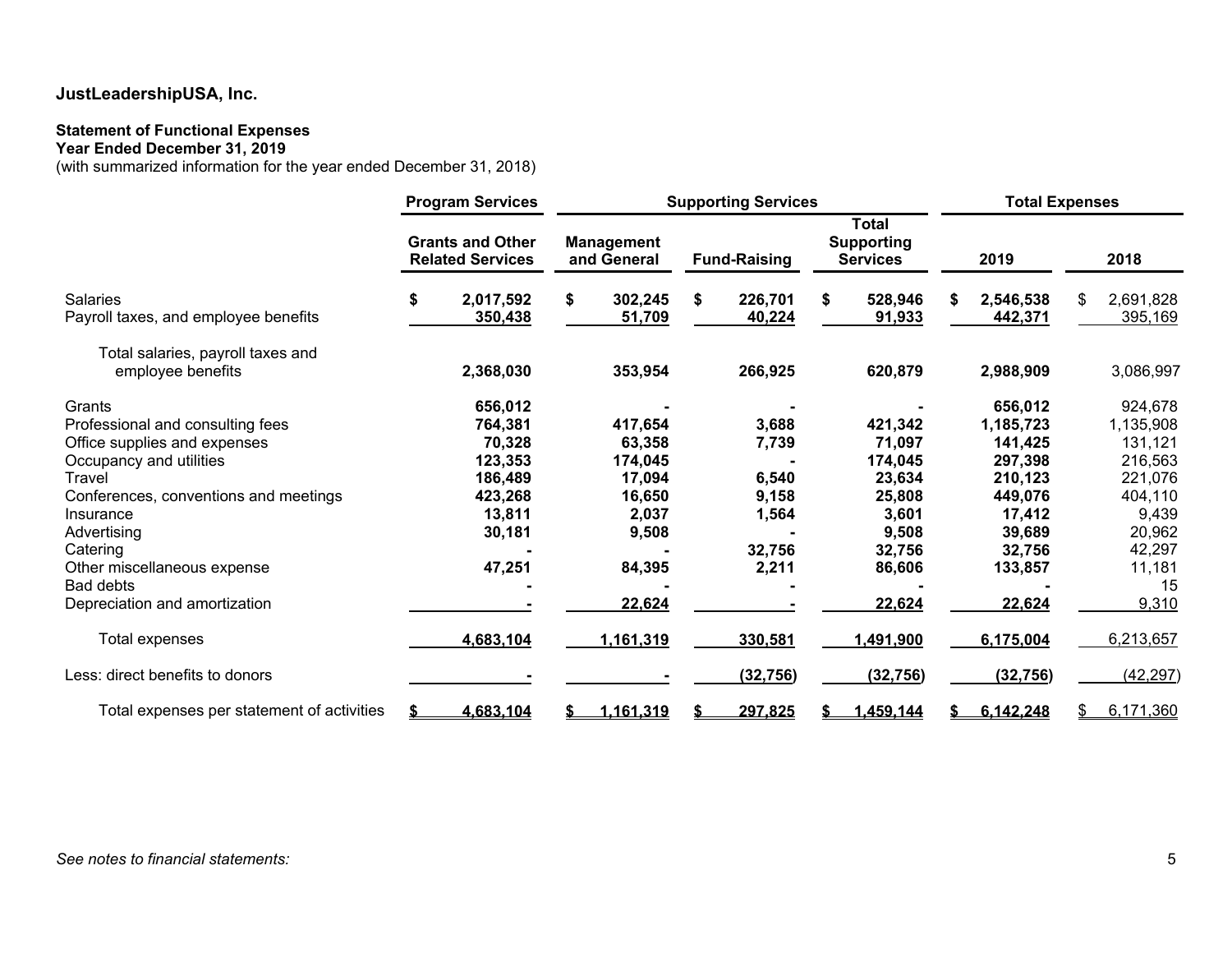#### **Statement of Functional Expenses Year Ended December 31, 2018**

|                                                     | Program<br><b>Services</b>                                   | <b>Supporting Services</b>       |                  |                                                      |              |
|-----------------------------------------------------|--------------------------------------------------------------|----------------------------------|------------------|------------------------------------------------------|--------------|
|                                                     | <b>Grants and</b><br><b>Other Related</b><br><b>Services</b> | <b>Management</b><br>and General | Fund-<br>Raising | <b>Total</b><br><b>Supporting</b><br><b>Services</b> | <b>Total</b> |
| Salaries:                                           | \$2,369,067                                                  | \$<br>166,630                    | 156,131<br>\$    | 322,761<br>\$                                        | \$2,691,828  |
| Payroll taxes and employee benefits                 | 347,788                                                      | 24,461                           | 22,920           | 47,381                                               | 395,169      |
| Total salaries, payroll taxes and employee benefits | 2,716,855                                                    | 191,091                          | 179,051          | 370,142                                              | 3,086,997    |
| Grants                                              | 924,678                                                      |                                  |                  |                                                      | 924,678      |
| Professional and consulting fees                    | 275,884                                                      | 858,639                          | 1,385            | 860,024                                              | 1,135,908    |
| Office supplies and expenses                        | 99,275                                                       | 28,923                           | 2,923            | 31,846                                               | 131,121      |
| Occupancy and utilities                             | 190,596                                                      | 16,241                           | 9,726            | 25,967                                               | 216,563      |
| Travel                                              | 210,558                                                      | 7,962                            | 2,556            | 10,518                                               | 221,076      |
| Conferences, conventions and meetings               | 384,885                                                      | 14,553                           | 4,672            | 19,225                                               | 404,110      |
| Insurance                                           | 8,307                                                        | 708                              | 424              | 1,132                                                | 9,439        |
| Advertising                                         | 18,183                                                       | 2,645                            | 134              | 2,779                                                | 20,962       |
| Catering                                            |                                                              |                                  | 42,297           | 42,297                                               | 42,297       |
| Administrative expenses                             |                                                              | 11,181                           |                  | 11,181                                               | 11,181       |
| <b>Bad debts</b>                                    |                                                              | 15                               |                  | 15                                                   | 15           |
| Depreciation and amortization                       |                                                              | 9,310                            |                  | 9,310                                                | 9,310        |
| Total expenses                                      | 4,829,221                                                    | 1,141,268                        | 243,168          | 1,384,436                                            | 6,213,657    |
| Less: direct benefits to donors                     |                                                              |                                  | (42, 297)        | (42, 297)                                            | (42, 297)    |
| Total expenses per statement of activities          | \$4,829,221                                                  | \$1,141,268                      | 200,871<br>\$    | \$1,342,139                                          | \$6,171,360  |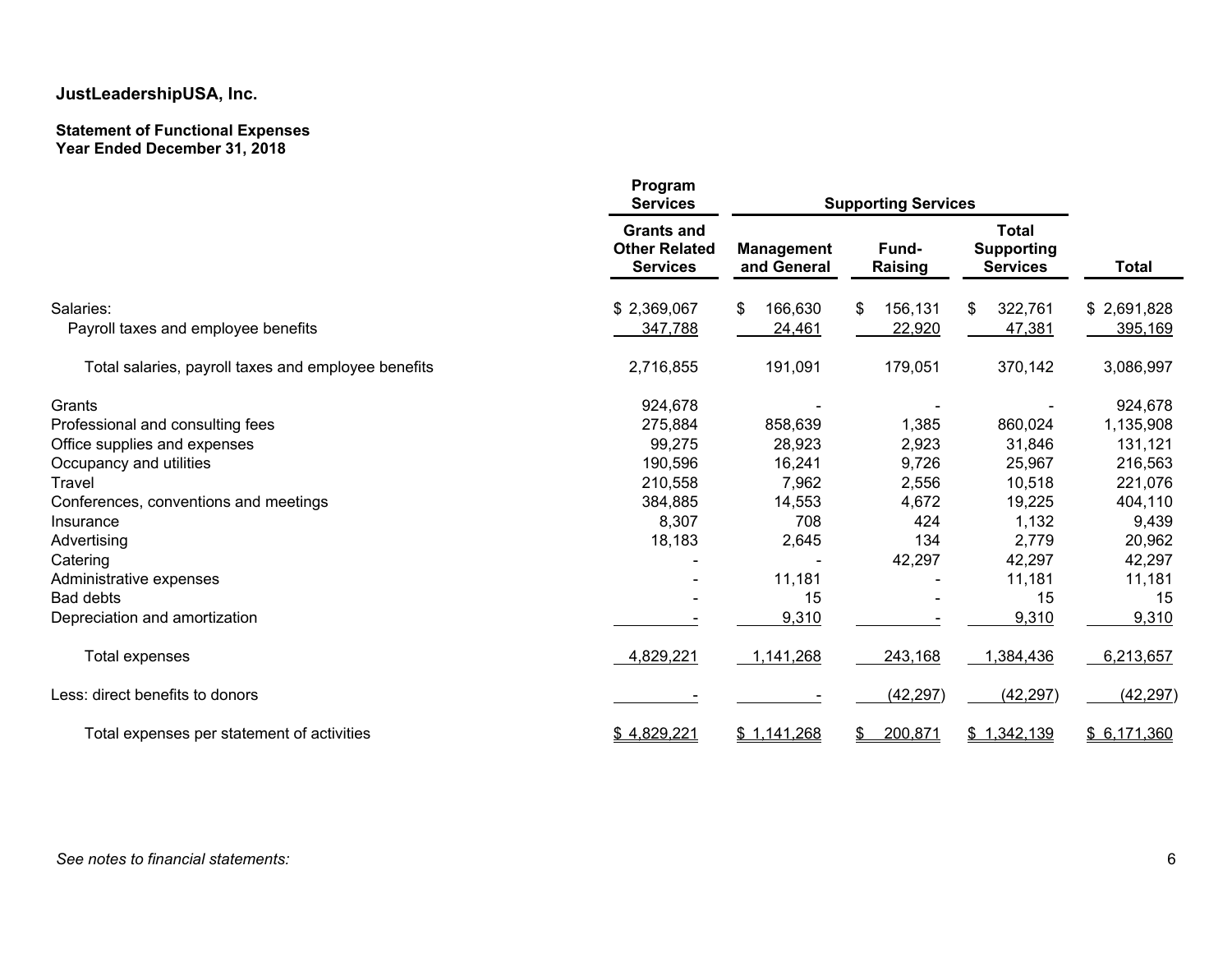# **Statements of Cash Flows**

|                                                                                           |    | Year Ended December 31, |    |             |
|-------------------------------------------------------------------------------------------|----|-------------------------|----|-------------|
|                                                                                           |    | 2019                    |    | 2018        |
| <b>Cash flows from operating activities:</b>                                              |    |                         |    |             |
| Change in net assets                                                                      | S  | (2, 546, 381)           | \$ | (4,372,649) |
| Adjustments to reconcile change in net assets to net cash                                 |    |                         |    |             |
| provided by (used in) operating activities:                                               |    |                         |    |             |
| Depreciation and amortization                                                             |    | 22,624                  |    | 9,310       |
| Realized gains on investments                                                             |    | (5,033)                 |    | (445)       |
| Unrealized (gains) losses on investments                                                  |    | (14, 120)               |    | 6,024       |
| Bad debts expenses                                                                        |    |                         |    | 15          |
| Changes in:                                                                               |    |                         |    |             |
| Contributions receivable, net                                                             |    | 3,976,795               |    | 530,401     |
| Other receivables                                                                         |    | (150,000)               |    | (3,000)     |
| Prepaid expenses and other assets                                                         |    | (8, 576)                |    | (28, 641)   |
| Accounts payable and other liabilities                                                    |    | (77, 484)               |    | 65,471      |
| Grants payable                                                                            |    | (47,098)                |    | 115,848     |
| Deferred rent obligation                                                                  |    | 19,194                  |    |             |
| Net cash provided by (used in) operating activities                                       |    | 1,169,921               |    | (3,677,666) |
| <b>Cash flows from investing activities:</b>                                              |    |                         |    |             |
| Proceeds from sales of investments                                                        |    | 3,371,000               |    | 945,000     |
| Purchases from investments                                                                |    | (4, 108, 008)           |    | (6,957,658) |
| Purchases of property and equipment                                                       |    | (62, 104)               |    | (52, 306)   |
| Net cash used in investing activities                                                     |    | (799, 112)              |    | (6,064,964) |
| Change in cash                                                                            |    | 370,809                 |    | (9,742,630) |
| Cash, beginning of year                                                                   |    | 368,567                 |    | 10,111,197  |
| Cash, end of year                                                                         | S  | 739,376                 | \$ | 368,567     |
| Supplemental disclosure of cash flow information:<br>Unrelated business income taxes paid |    | 3.000                   |    |             |
| In-kind donation of goods and services                                                    | \$ | 245,885                 | \$ | 123,061     |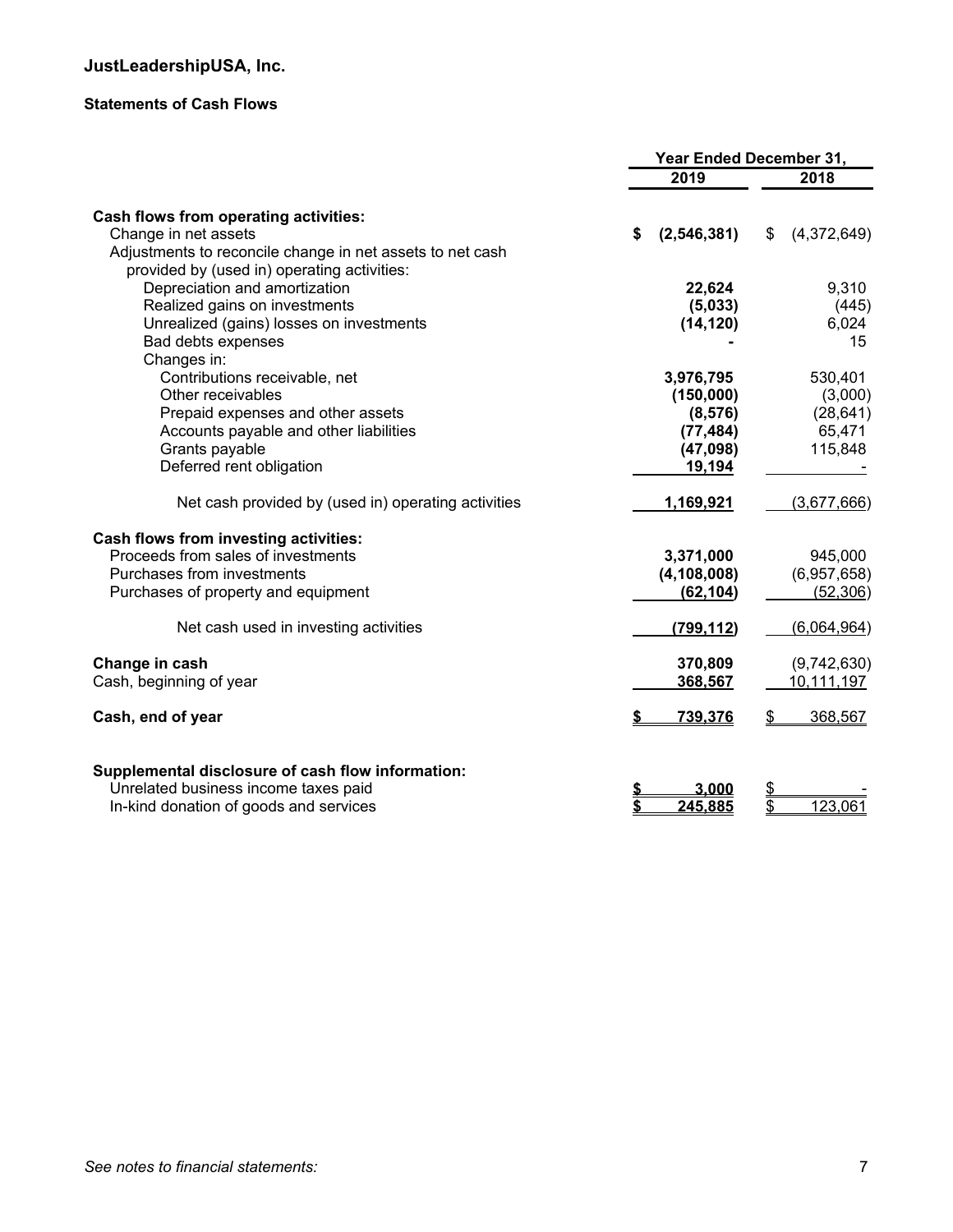**Notes to Financial Statements December 31, 2019 and 2018** 

#### **NOTE A - THE ORGANIZATION AND SUMMARY OF SIGNIFICANT ACCOUNTING POLICIES**

# **[1] JLUSA:**

JustLeadershipUSA, Inc. ("JLUSA") was incorporated in the State of Delaware on September 17, 2013 as a not-for-profit organization and began full-time operations on October 1, 2015. JLUSA is dedicated to reducing crime and cutting the U.S. prison population in half by 2030. JLUSA empowers people most affected by incarceration to drive policy reform. JLUSA is exempt from federal income taxes under Section 501(c)(3) of the Internal Revenue Code (the "Code"). It is also exempt from state and local taxes under comparable laws. JLUSA is supported primarily by contributions.

At December 31, 2019 and 2018, JLUSA had a decrease in net assets of approximately \$2,562,000 and \$4,373,000, respectively, which mainly resulted from programmatic expenses incurred related to the use of prior years' multi-year contribution receivables. Accordingly, JLUSA's Board of Directors and management have been continuously considering various long-term strategies to ensure the continued operations of JLUSA. As a result, the management team implemented a number of restructuring initiatives, designed to improve cash flows and to strengthen the statements of financial positions.

#### **[2] Basis of accounting:**

The financial statements of JLUSA have been prepared using the accrual basis of accounting and conform to accounting principles generally accepted in the United States of America ("U.S. GAAP"), as applicable to notfor-profit organizations.

# **[3] Use of estimates:**

The preparation of financial statements in conformity with U.S.GAAP requires management to make estimates and assumptions that affect the reported amounts of assets, liabilities, pubic support and revenues and expenses, as well as the disclosure of contingent assets and liabilities. Actual results could differ from those estimates.

# **[4] Investments:**

JLUSA's investments in fixed income mutual funds have been reported at their fair values as of year-end. Cash equivalents that are held within the investment portfolio are also included in JLUSA's investments.

Investment transactions are recorded on a trade-date basis. Realized gains and losses on investments sold and unrealized appreciation and depreciation on investments held are reported in the statements of activities as increases or decreases in net assets without donor restrictions, unless their use is restricted through donor stipulation. Realized gains and losses on investments are determined by comparison of the cost at the time of acquisition to proceeds at the time of disposition. Unrealized gains and losses on investments are determined by comparing the investment's cost to the fair value at the end of each year. The earnings from dividends and interest are recognized when earned. Investment expenses are embedded within mutual fund transactions.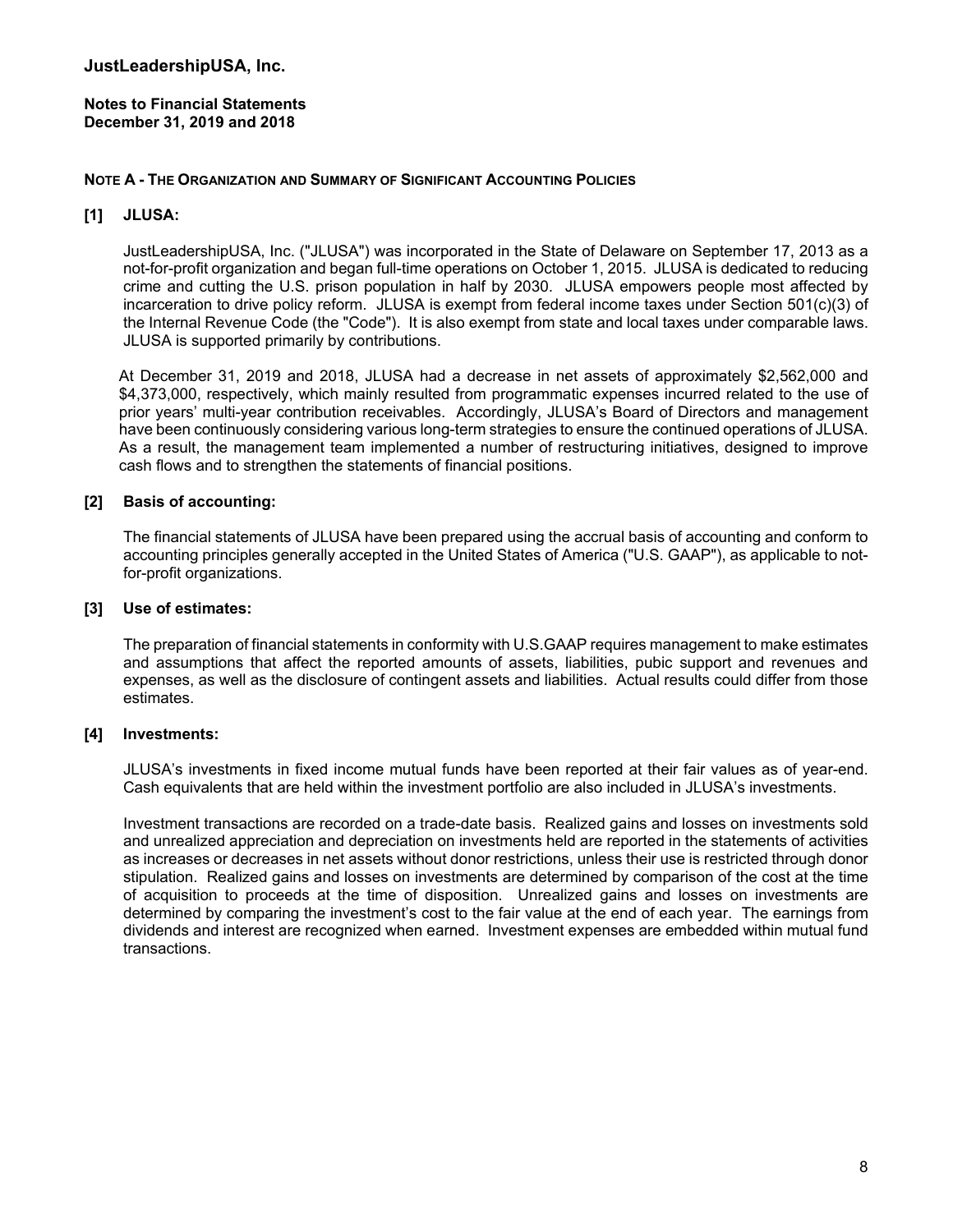**Notes to Financial Statements December 31, 2019 and 2018** 

#### **NOTE A - THE ORGANIZATION AND SUMMARY OF SIGNIFICANT ACCOUNTING POLICIES (CONTINUED)**

#### **[5] Property and equipment:**

Property and equipment are reported at their original costs at dates of acquisition, or, if contributed, at their fair values at the dates of donation, net of accumulated depreciation and amortization. JLUSA capitalizes assets with a cost of \$1,000 or more, whereas minor costs for repairs and maintenance are expensed as incurred. Depreciation of equipment and furniture and fixtures is provided using the straight-line method over the estimated useful lives of the assets of five years. Amortization of leasehold improvements is provided using the straight-line method over the remaining lease term, or the useful lives of the improvements, whichever is shorter.

Management evaluates the recoverability of the investment in long-lived assets on an on-going basis and recognizes any impairment in the year of determination. Long-lived assets were tested for impairment as of December 31, 2019 and 2018, and in the opinion of management, there were no impairments. It is reasonably possible that relevant conditions could change in the near term and necessitate a change in management's estimate of the recoverability of these assets.

#### **[6] Accrued vacation:**

Employees accrue vacation each year based on tenure. JLUSA's employees are entitled to be paid for unused vacation up to eighty hours if they leave the Organization. Accrued vacation is a liability that represents JLUSA's obligation for the cost of unused employee vacation time payable in the event of the employee's departure. At December 31, 2019, accrued vacation obligation was approximately \$38,000 and was reported as part of accounts payable and accrued expenses in the statement of financial position.

# **[7] Deferred rent obligation:**

For financial reporting purposes, the aggregate minimum rent expenses is recognized using the straight-line method over the term of the lease. The accumulative difference between rent expenses incurred by JLUSA and the rental amounts actually paid, which is attributable to scheduled rent increases, is reported as deferred rent obligation in the accompanying statements of financial position. Deferred rent for 2019 was approximately \$14,000.

# **[8] Net assets:**

#### *(i) Net assets without donor restrictions:*

Net assets without donor restrictions represent those resources that are not subject to donor restrictions and are available for current operations.

*(ii) Net assets with donor restrictions:* 

Net assets with donor restrictions represent those resources that have been restricted by donors for specific purposes and/or a specific period of time. When a donor restriction expires, that is, when a stipulated time restriction ends or a purpose restriction is accomplished, net assets with donor restrictions are reclassified as net assets without donor restrictions and are reported in the statements of activities as net assets released from restriction.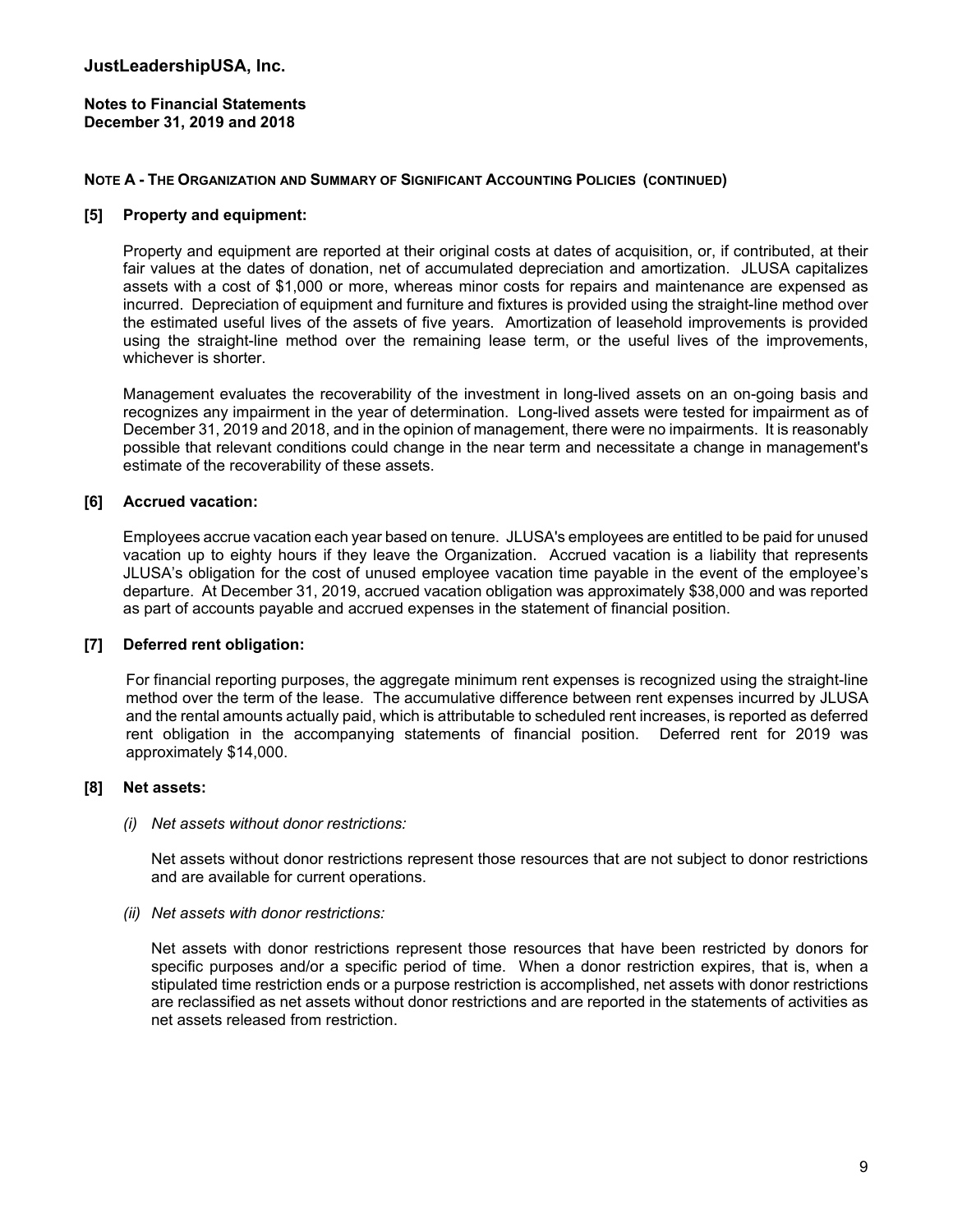**Notes to Financial Statements December 31, 2019 and 2018** 

# **NOTE A - THE ORGANIZATION AND SUMMARY OF SIGNIFICANT ACCOUNTING POLICIES (CONTINUED)**

#### **[9] Revenue recognition:**

#### *(i) Contributions and pledges:*

Contributions are recognized as revenue upon the receipt of cash, other assets or of unconditional pledges and are considered without donor restrictions, unless specifically restricted for purpose or time by the donor. Contributions to be received over periods longer than a single year are discounted at an interest rate commensurate with the risk involved. Conditional contributions are recorded when the conditions have been met. Management annually assesses the collectability of the receivables and provides for an allowance, when necessary, using management's estimate of potential defaults.

#### *(ii) In-kind donations:*

For recognition of donated services in JLUSA's financial statements, such services must: (i) create or enhance non-financial assets; and (ii) typically need to be acquired if not provided by donation. Additionally, recognition of donated services must: (i) require a specialized skill, and (ii) be provided by individuals possessing these skills. JLUSA also received goods which are recognized as without donor restrictions, unless otherwise stipulated by donors. Donated goods are either utilized by JLUSA for its programs or monetized, depending on the nature of the asset. Donated goods and services are recorded as support at their estimated fair values at the dates of donation. Donated goods and services are reported as both contributions and offsetting expenses in the statements of activities.

#### *(iii) Special events:*

Gross proceeds paid by attendees at special events held as fundraising activities represents contribution revenue, as well as the payment of the direct costs of the benefits received by the attendee at the event. Special-event income is reported net of the direct benefits to donors. Special-event revenues, other than contributions, applicable to a future year, are recognized as revenue in the year a special event takes place. Such special-event revenue is deferred and recognized when the event takes place.

# **[10] Functional allocation of expenses:**

The costs of providing JLUSA's program and supporting services are reported on a natural and functional basis in the statements of functional expenses. Accordingly, costs that are directly attributable to a specific functional area of JLUSA are reported as an expense to the appropriate program or supporting service. Natural expenses attributable to more than one functional expense category have been allocated among the program and supporting services based on the full-time employee equivalent method, percent of time spent by employees, or square footage, as applicable. Accordingly, salaries and benefits have been allocated based on time and effort, whereas occupancy, office supplies and expenses, insurance, depreciation and amortization were allocated based on square footage.

# **[11] Grants and awards:**

Unconditional grants and awards are recognized as expenses in the financial statements at the time of approval. Unconditional grants and awards approved, but not yet paid are recognized as grants payable at each year-end. All amounts reported as grants payable at each year-end are payable within twelve months. JLUSA does not make multi-year grants. At December 31, 2019 and 2018, grants payable amounted to approximately \$69,000 and \$116,000, respectively.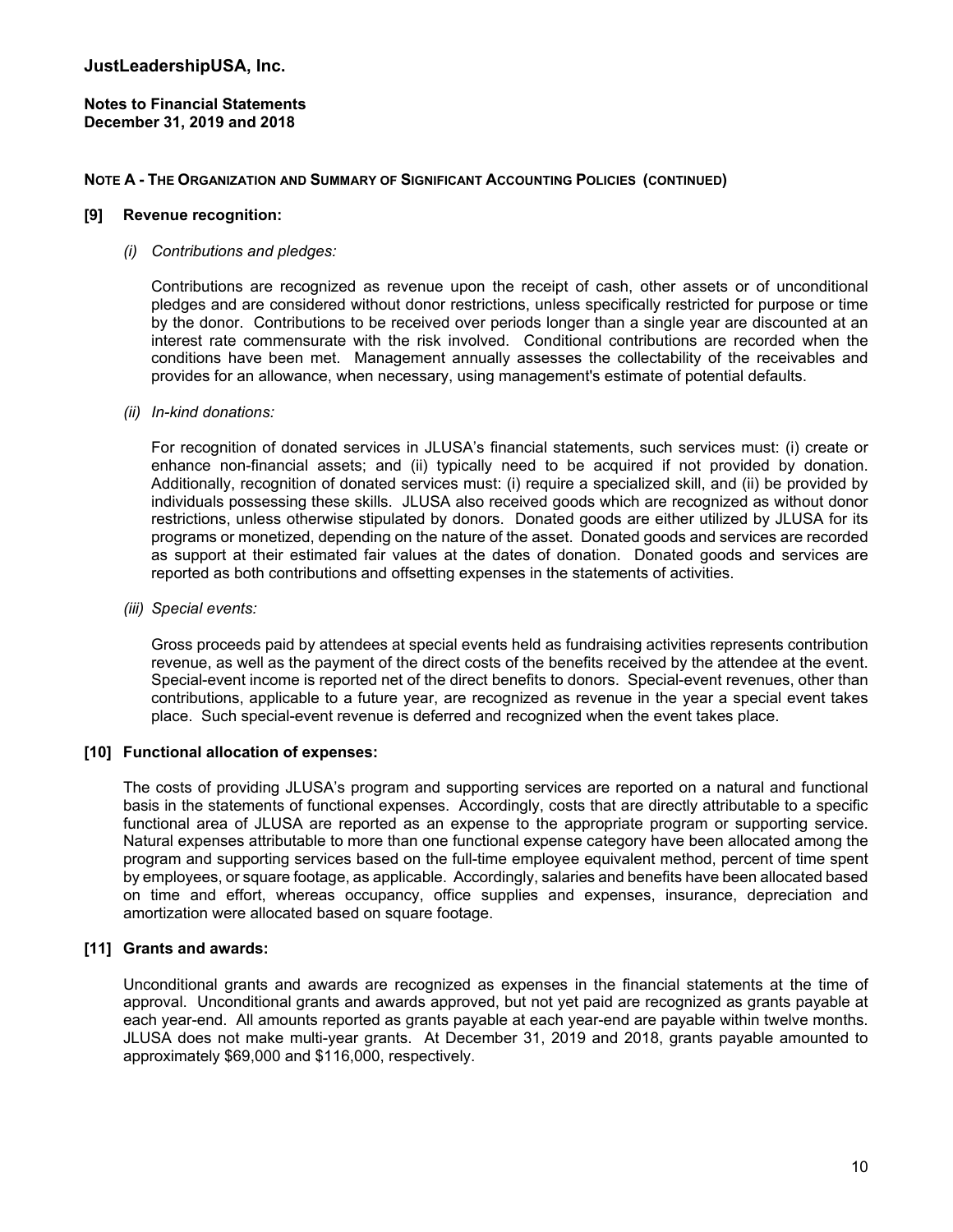# **Notes to Financial Statements December 31, 2019 and 2018**

# **NOTE A - THE ORGANIZATION AND SUMMARY OF SIGNIFICANT ACCOUNTING POLICIES (CONTINUED)**

# **[12] Income taxes:**

JLUSA is subject to the provisions of the Financial Accounting Standards Board's (the "FASB") Accounting Standards Codification ("ASC") Topic 740, *Income Taxes*, as it relates to accounting and reporting for uncertainty in income taxes. Because of JLUSA's general tax-exempt status, management believes ASC Topic 740 has not had, and is not expected to have, a material impact on JLUSA's financial statements. Subsequent to December 31, 2019, the provision in the tax code requiring JLUSA to remit a tax attributable to transportation fringe benefits was repealed retroactively to December 31, 2017, thereby eliminating the JLUSA's obligation for this tax. JLUSA will file for a claim of refund for any taxes paid subsequent to December 31, 2017 relating to transportation fringe benefits.

# **[13] Adoption of accounting principles:**

*(i) Clarifying the Scope and the Accounting Guidance for Contributions Received and Contributions Made:*

In June 2018, the FASB issued Accounting Standards Update ("ASU") 2018-08, *Not-for-Profit Entities*, *Clarifying the Scope and the Accounting Guidance for Contributions Received and Contributions Made*. This standard provides a framework for evaluating whether grants should be accounted for as exchange transactions or as non-exchange transactions. For non-exchange transactions, the new guidance clarifies whether arrangements are conditional or unconditional. The standard is required to be adopted on a modified prospective basis. The standard is effective for years beginning after December 15, 2018 for entities receiving resources, and accordingly, JLUSA adopted this for the year ended December 31, 2019. Analysis of various provisions of this standard resulted in no significant changes in the way JLUSA recognized revenue. The standard for entities providing resources is effective for years beginning after December 15, 2019, and management is in the process of assessing the impact of this portion of the ASU on the financial statements.

*(ii) Disclosure Requirements for Fair Value Measurements:* 

In August 2018, the FASB issued ASU 2018-13, *Fair Value Measurement (Topic 820) Disclosure Framework-Changes to the Disclosure Requirements for Fair Value Measurement,* which modified the disclosure requirements for fair value measurements and is effective for years beginning after December 15, 2019, with early adoption permitted. The effect of adopting this accounting guidance will result in the removal or modification of certain fair value measurement disclosures presented in JLUSA's financial statements. JLUSA will early-adopt this ASU for the year ended December 31, 2019. The amendments on changes in unrealized gains and losses, the range and weighted average of significant unobservable inputs used to develop Level 3 fair value measurements, and the narrative description of measurement uncertainty are applied prospectively for only the most recent annual period presented in the year of adoption. All other amendments are applied retrospectively to each period for which the financial statements are presented.

# **[14] Upcoming accounting pronouncements:**

*(i) Leases:* 

In February 2016, the FASB issued ASU 2016-02, *Leases* (Topic 842), which will require entities to recognize lease assets and lease liabilities (related to leases previously classified as operating under previous U.S. GAAP) on the statements of financial position. This ASU is required to be adopted on a modified retrospective basis. As a result of recent deferrals due to COVID-19, ASU 2016-02 will be effective for private not-for-profit organizations for fiscal years beginning after December 15, 2021. JLUSA is currently evaluating the effect that this guidance will have on the financial statements and related disclosures.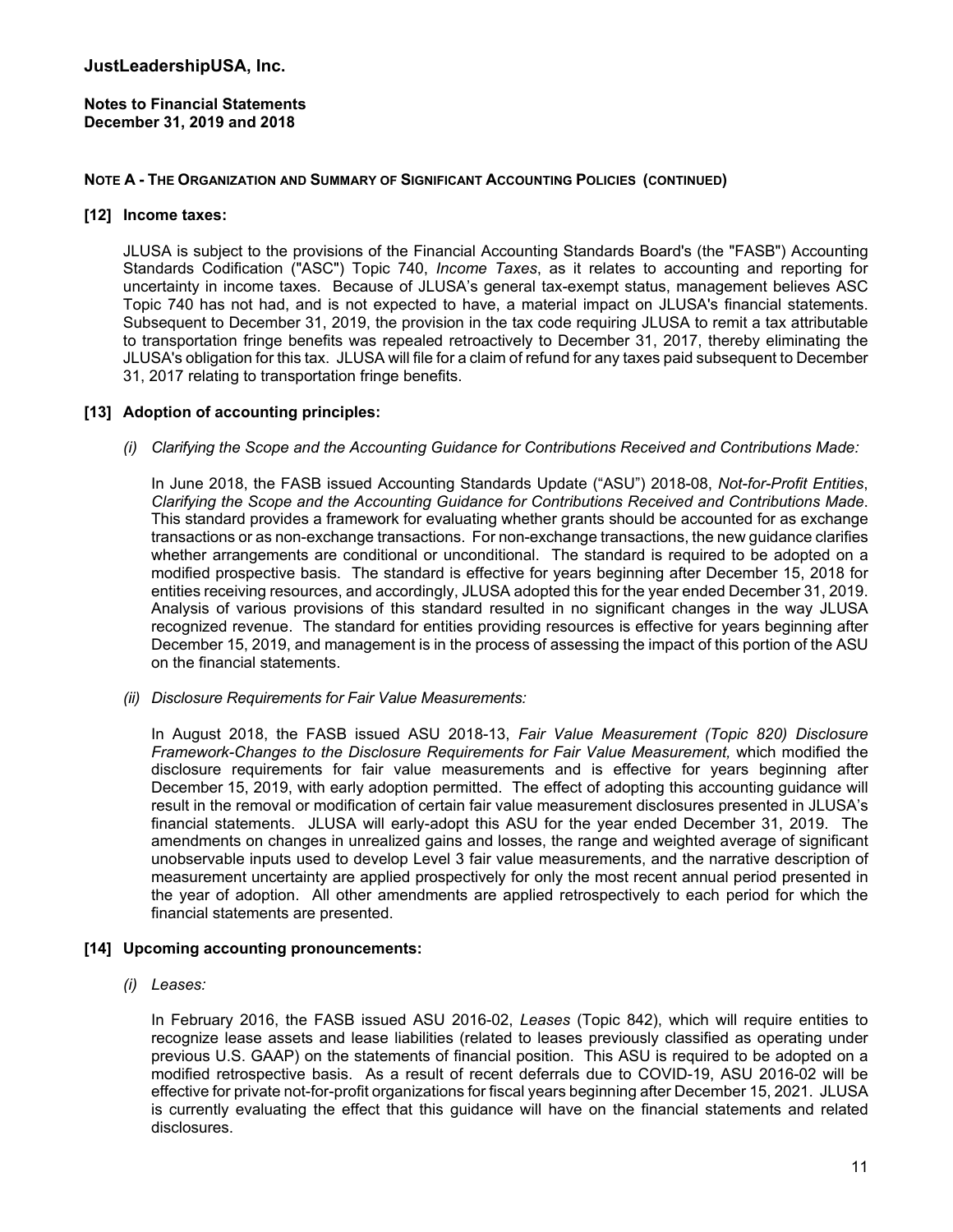**Notes to Financial Statements December 31, 2019 and 2018** 

# **NOTE A - THE ORGANIZATION AND SUMMARY OF SIGNIFICANT ACCOUNTING POLICIES (CONTINUED)**

# **[14] Upcoming accounting pronouncements: (continued)**

*(ii) Contributed nonfinancial assets:* 

In September 2020, the FASB issued ASU 2020-07, *Not-for-Profit Entities (Topic 958): Presentation and Disclosures by Not-for-Profit Entities for Contributed Nonfinancial Assets,* intended to improve transparency in the reporting of contributed nonfinancial assets, also known as gifts-in-kind, for not-forprofit organizations. The ASU requires a not-for-profit organization to present contributed nonfinancial assets as a separate line item in the statement of activities, apart from contributions of cash or other financial assets. For each category of contributed nonfinancial assets recognized, the not-for-profit organization will need to disclose: (i) qualitative information about whether the contributed nonfinancial assets were either monetized or utilized during the reporting period. If utilized, a description of the programs or other activities in which those assets were used; (ii) the not-for-profit's policy (if any) about monetizing rather than utilizing contributed nonfinancial assets; (iii) a description of any donor-imposed restrictions associated with the contributed nonfinancial assets; (iv) the valuation techniques and inputs used to arrive at a fair value measure, in accordance with the requirements in Topic 820, *Fair Value Measurement,* at initial recognition; and (v) the principal market (or most advantageous market) used to arrive at a fair value measure, if it is a market in which the recipient entity is prohibited by a donor-imposed restriction from selling or using the contributed nonfinancial assets. The amendments in this ASU will be applied on a retrospective basis and are effective for annual reporting periods beginning after June 15, 2021. Management is in the process of assessing the impact of this ASU on the financial statements.

# **[15] Reclassification:**

Certain amounts in the prior-year's financial statements have been reclassified to conform to the currentyear's presentation.

# **[16] Subsequent events:**

JLUSA evaluated subsequent events through June 22, 2021, the date on which the financial statements were available to be issued.

# **NOTE B - CONTRIBUTIONS RECEIVABLE**

At each year-end, contributions receivable consisted of the following:

|                                                                                               | December 31, |                    |   |           |
|-----------------------------------------------------------------------------------------------|--------------|--------------------|---|-----------|
|                                                                                               |              | 2019               |   | 2018      |
| Less than one year<br>One to five years                                                       | \$           | 505,025<br>545,000 | S | 5,007,098 |
|                                                                                               |              | 1,050,025          |   | 5,007,098 |
| Reduction of pledges due in excess of one year to present<br>value, at discount rate of 1.86% |              | (19, 722)          |   |           |
|                                                                                               |              | <u>1.030.303</u>   |   | 5,007,098 |

Based on prior experience, management expects the receivables to be fully collectible, and accordingly, no allowance for doubtful amounts has been established.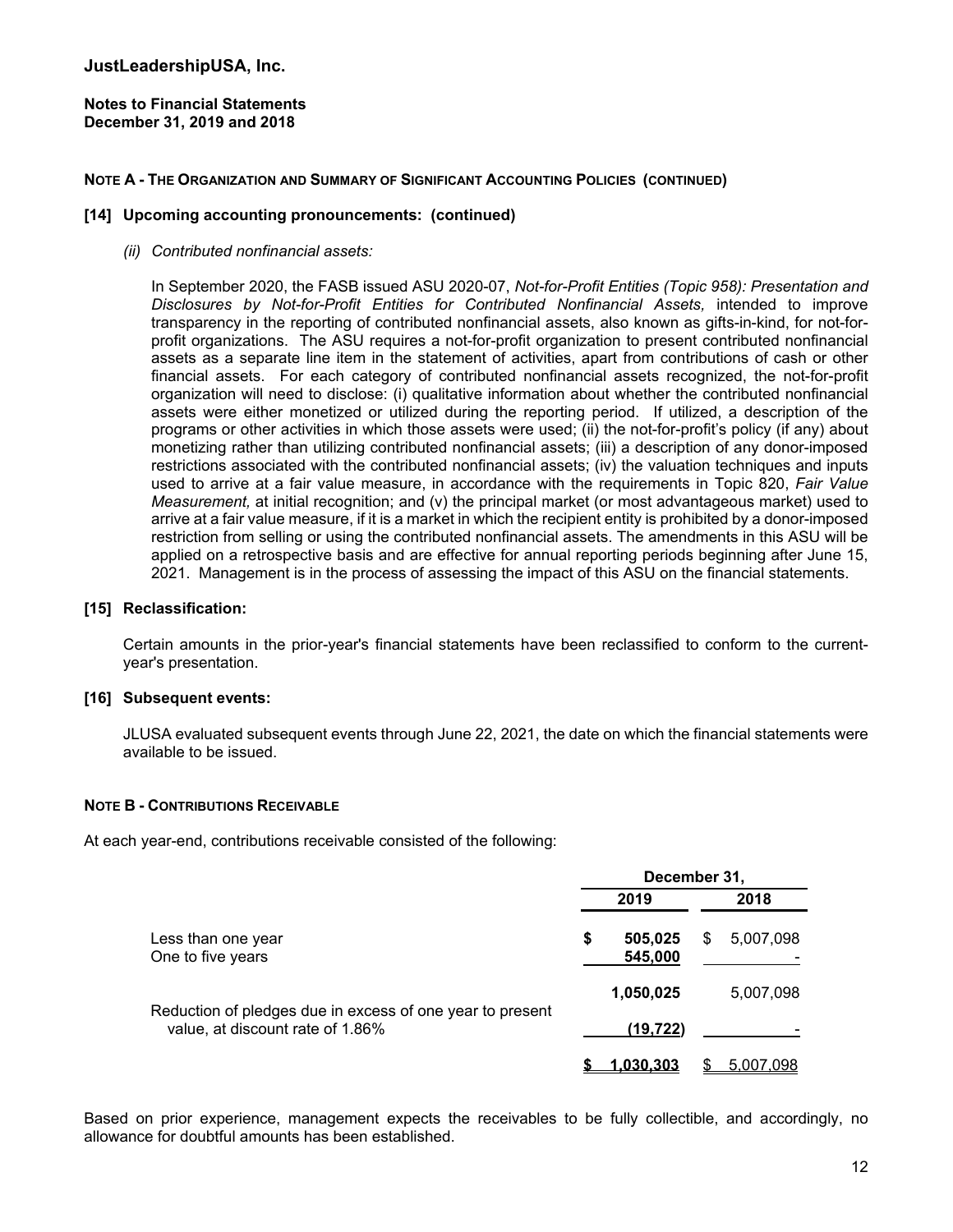# **Notes to Financial Statements December 31, 2019 and 2018**

# **NOTE B - CONTRIBUTIONS RECEIVABLE (CONTINUED)**

During 2019 and 2018, JLUSA received contributions from two major donors that represented approximately 45% and 62% of total contributions, respectively.

# **NOTE C - INVESTMENTS**

At each year-end, investments, consisted of the following:

|                                                |                         | December 31,        |                          |                  |  |  |  |
|------------------------------------------------|-------------------------|---------------------|--------------------------|------------------|--|--|--|
|                                                |                         | 2019                |                          | 2018             |  |  |  |
|                                                | <b>Fair Value</b>       | Cost                | <b>Fair Value</b>        | Cost             |  |  |  |
| Money market fund<br>Fixed income mutual funds | $\sim 100$<br>6,763,240 | $\sim$<br>6,755,144 | 966<br>- \$<br>6,006,113 | 966<br>6,012,137 |  |  |  |
|                                                | \$6.763.240             | \$6.755.144         | <u>\$6,007,079</u>       | \$6,013,103      |  |  |  |

During each year-end, net investment earnings consisted of the following:

|                                                                       | <b>Year Ended December 31,</b> |                            |  |                          |
|-----------------------------------------------------------------------|--------------------------------|----------------------------|--|--------------------------|
|                                                                       |                                | 2019                       |  | 2018                     |
| Interest and dividends<br>Realized gains<br>Unrealized gains (losses) |                                | 108,006<br>5,033<br>14,120 |  | 58,840<br>445<br>(6,024) |
|                                                                       |                                | <u>127.159</u>             |  | 53,261                   |

ASC Topic 820, *Fair Value Measurements*, establishes a three-level valuation hierarchy of fair-value measurements. These valuation techniques are based on observable and unobservable inputs. Observable inputs reflect market data obtained from independent sources, while unobservable inputs reflect market assumptions. These two types of inputs create the following fair-value hierarchy:

- Level 1: Valuations are based on observable inputs that reflect quoted market prices in active markets for identical investments, at the reporting date.
- Level 2: Valuations are based on: (i) quoted prices for similar investments in active markets; or (ii) quoted prices for identical or similar investments in markets that are not active; or (iii) pricing inputs other than quoted prices that are directly or indirectly observable at the reporting date.
- Level 3: Valuations are based on pricing inputs that are unobservable and include situations where: (i) there is little, if any, market activity for the investments; or (ii) the investments cannot be independently valued.

The availability of market data is monitored to assess the appropriate classification of financial instruments within the fair-value hierarchy. Changes in economic conditions or valuation techniques may require the transfer of financial instruments from one level to another. In such instances, the transfer is reported at the beginning of the reporting period.

During 2019 and 2018, JLUSA's investments were all considered to be Level 1 within the fair-value hierarchy.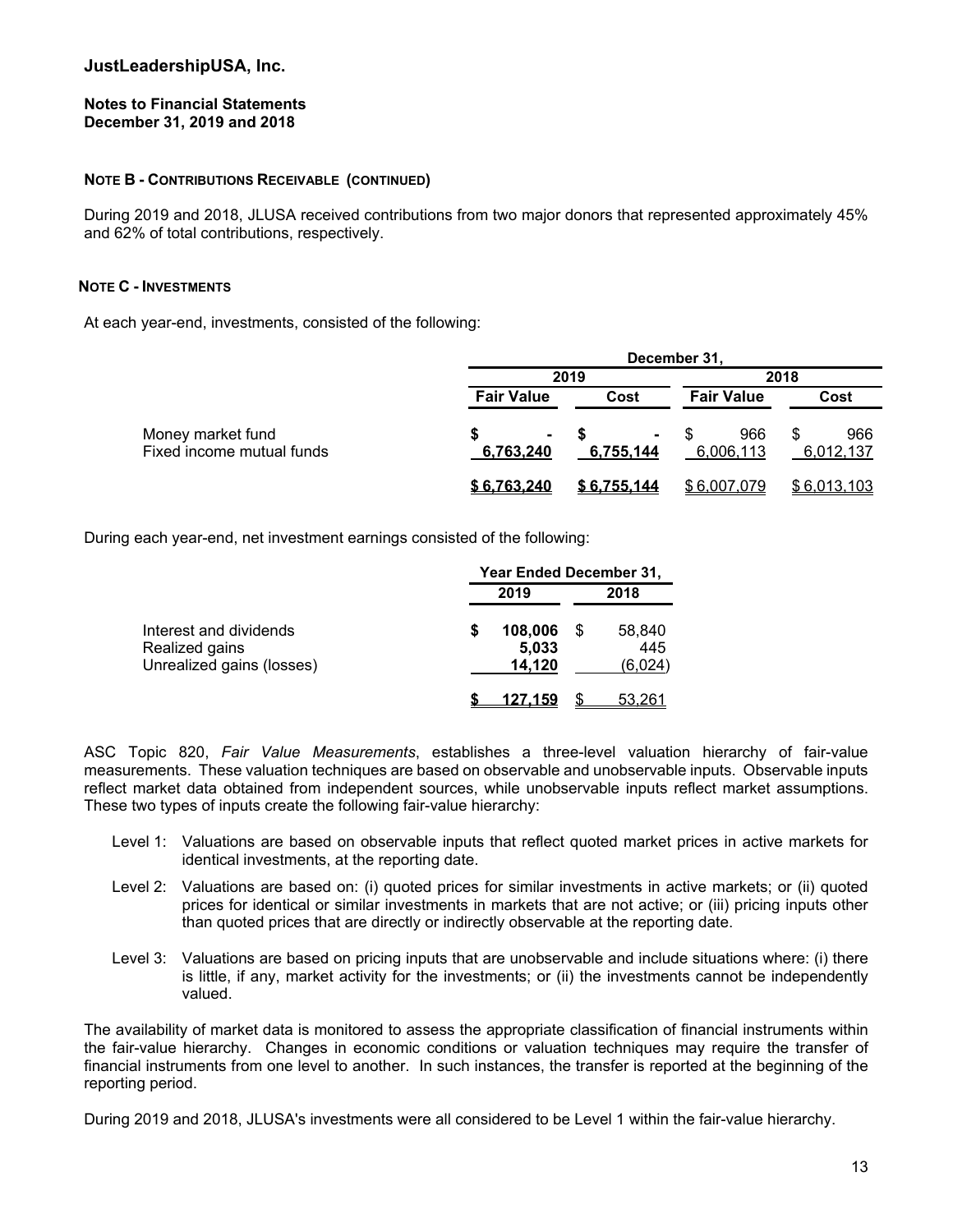# **Notes to Financial Statements December 31, 2019 and 2018**

# **NOTE D - PROPERTY AND EQUIPMENT**

At each year-end, property and equipment consisted of the following:

|                                                         | December 31, |                      |    |                    |
|---------------------------------------------------------|--------------|----------------------|----|--------------------|
|                                                         |              | 2019                 |    | 2018               |
| <b>Furniture and fixtures</b><br>Leasehold improvements | S            | 110,408<br>37,814    | \$ | 32,292<br>53,826   |
| Less: accumulated depreciation and amortization         |              | 148,222<br>(37, 770) |    | 86,118<br>(15,146) |
|                                                         |              | 110.452              |    | 70.972             |

# **NOTE E - NET ASSETS WITH DONOR RESTRICTIONS**

At each year-end, net assets with donor restrictions consisted of the following restrictions:

|                                                              | December 31,               |                         |  |  |
|--------------------------------------------------------------|----------------------------|-------------------------|--|--|
|                                                              | 2019                       | 2018                    |  |  |
| Program:<br>Jail closure campaigns<br>Leadership development | 4,394,651<br>S.<br>700,816 | \$8,144,874<br>985,405  |  |  |
| Total program                                                | 5,095,467                  | 9,130,279               |  |  |
| Time                                                         | 1,472,370                  |                         |  |  |
|                                                              | \$6.567.837                | <u>9,130,279</u><br>\$. |  |  |

At each year-end, net assets were released from restrictions as follows:

|                        | December 31,     |             |
|------------------------|------------------|-------------|
|                        | 2019             | 2018        |
| Program:               |                  |             |
| Jail closure campaigns | \$3,945,132      | \$3,624,334 |
| Leadership development | 989,838          | 984,870     |
|                        | <u>4.934.970</u> | 4,609,204   |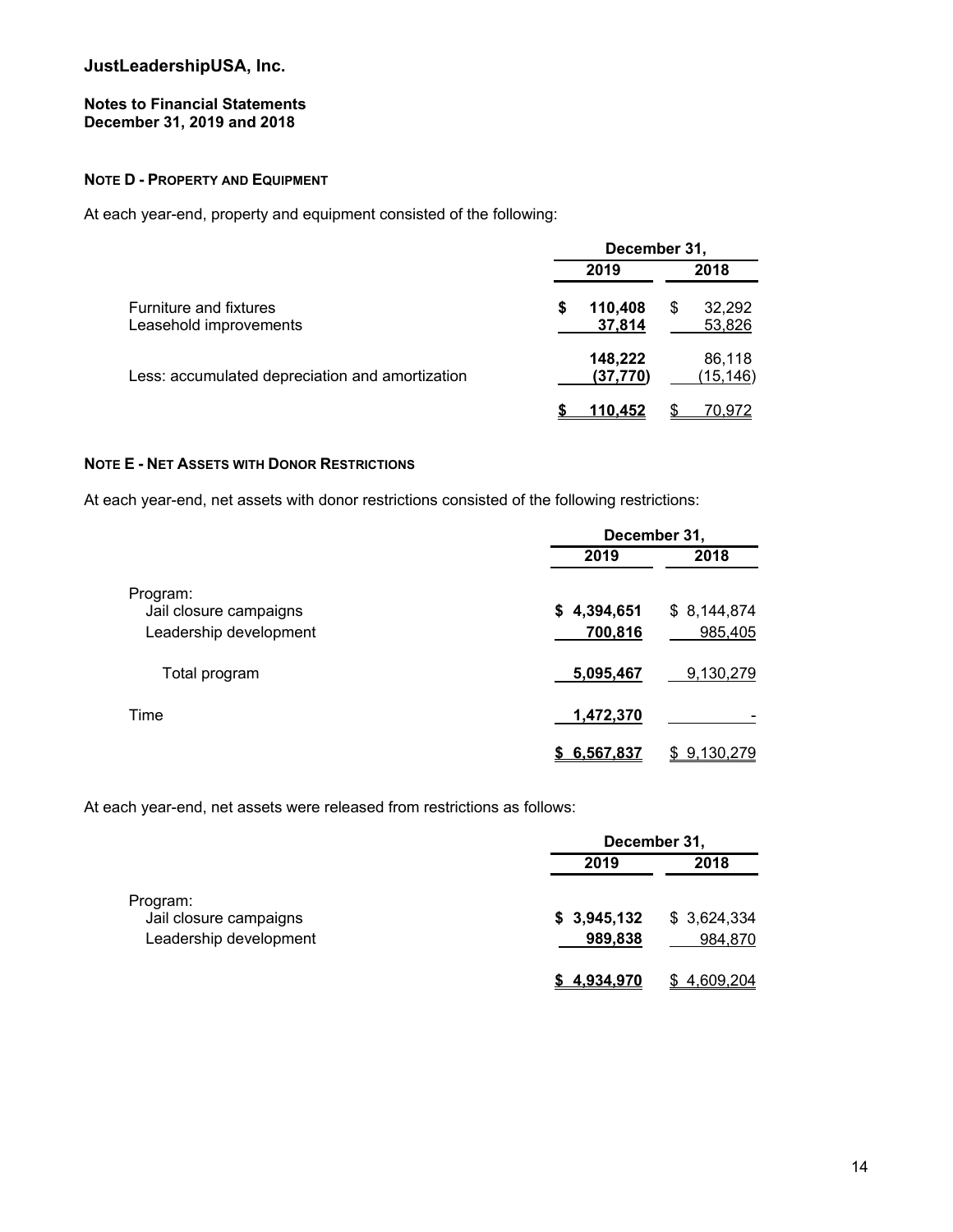# **Notes to Financial Statements December 31, 2019 and 2018**

# **NOTE F - RETIREMENT PLANS**

JLUSA has a defined-contribution retirement plan, formed under Section 401(k) of the Code that covers all employees immediately upon employment. JLUSA makes matching contributions equal to the employee's salary deduction contribution, up to a 3% limit of the employee's compensation for the year. JLUSA's contributions to the plan for 2019 and 2018 were approximately \$33,000 and \$10,000, respectively. Subsequent to December 31, 2019, JLUSA increased its contribution rate to 4%.

# **NOTE G - COMMITMENTS AND OTHER UNCERTAINTY**

# **[1] Leases:**

During May 2016, JLUSA entered into an agreement to lease office space in Manhattan. The lease commenced August 2016 and expires July 2026. The lease initially requires monthly payments of \$7,120 with annual increases of 3% under the terms of the lease. On May 17, 2018, JLUSA extended the lease agreement and expanded the amount of office space, such that the lease now required monthly payments of \$4,619 with annual increases of 3% and expires in December 2027.

During December 2017, JLUSA entered into a lease for office space in Albany, NY. The lease expired on November 30, 2018 and required monthly payments of \$200.

During 2018, JLUSA entered into various leases for office space in Milwaukee, WI, Washington, D.C. and Philadelphia. The leases expire from December 31, 2019 through August 31, 2020 and require monthly payments ranging from \$450 to \$3,150 with annual increases of 3%.

At December 31, 2019, the future minimum annual lease payments are as follows:

| Year       | Amount        |  |  |
|------------|---------------|--|--|
|            |               |  |  |
| 2020       | 180,178<br>\$ |  |  |
| 2021       | 155,699       |  |  |
| 2022       | 160,369       |  |  |
| 2023       | 165,183       |  |  |
| 2024       | 170,133       |  |  |
| Thereafter | 397,234       |  |  |
|            |               |  |  |
|            | .228.796      |  |  |

Rent expense related to the office spaces for 2019 and 2018 was approximately \$277,000 and \$188,000, respectively.

# **[2] Contracts:**

In the normal course of business, JLUSA enters into various contracts for professional and other services, which are typically renewable on a year-to-year basis.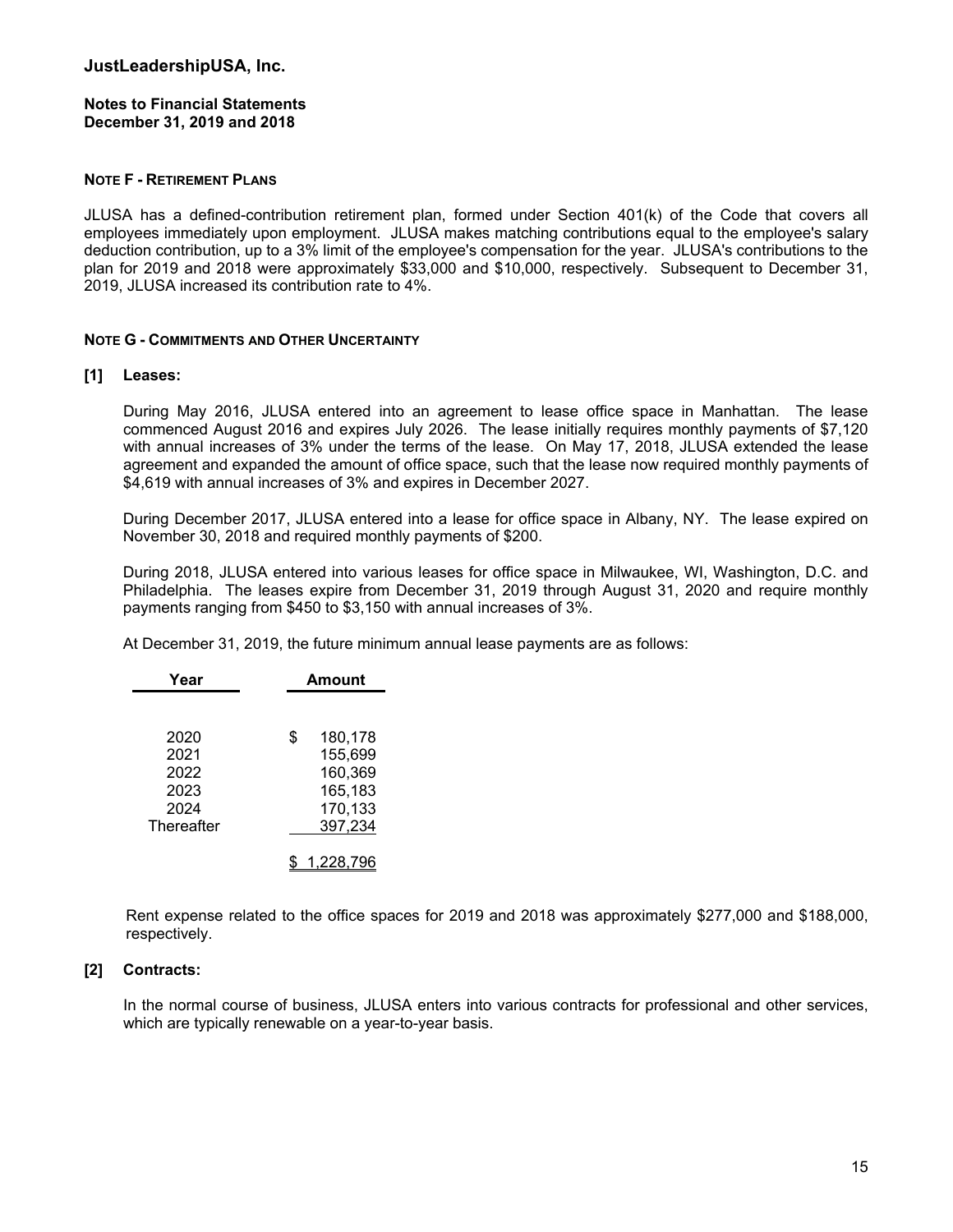**Notes to Financial Statements December 31, 2019 and 2018** 

# **NOTE G - COMMITMENTS AND OTHER UNCERTAINTY (CONTINUED)**

# **[3] Other uncertainty:**

The extent of the impact of the coronavirus ("COVID-19") outbreak on the operational and financial performance of JLUSA will depend on continued future developments, including the duration and spread of the outbreak and related travel advisories and restrictions. The impact of COVID-19 on overall availability of contributions towards JLUSA's programs and the impact on the financial markets and the overall economy are highly uncertain and cannot be predicted. If contributions towards JLUSA's programs are impacted for an extended period, results of operations may be materially adversely affected.

# **NOTE H - IN-KIND DONATIONS**

During 2019, JLUSA received donated legal services related to the negotiation of an employment contracts, audit investigation, lease review and other miscellaneous items, as well as photography services. JLUSA also received donated banners and posters in support of the annual gala in 2019. During 2018, JLUSA received donated legal services related to the negotiation of an employment contract and other miscellaneous items.

During 2019 and 2018, JLUSA received donated goods and services as follows:

|                                                                                 | <b>Year Ended</b><br>December 31, |              |
|---------------------------------------------------------------------------------|-----------------------------------|--------------|
|                                                                                 | 2019                              | 2018         |
| Donated goods – banners and posters<br>Donated services - legal and photography | 461<br>245.424                    | S<br>123.061 |
|                                                                                 | 245.885                           | 123.061      |

# **NOTE I - CONCENTRATION OF CREDIT RISK**

JLUSA maintains its cash in a high-credit-quality financial institution, in amounts which, at times, may exceed federally insured limits. JLUSA has not experienced any losses in such accounts and management believes that JLUSA is not exposed to any significant risk of loss related to failure of this financial institution.

# **NOTE J - RECOVERY OF FUNDS**

Shortly after the new President/CEO was installed in July 2018, an examination of internal financial controls and other organizational policies and procedures was initiated at her request, including those that were outsourced to third-party vendors. Through this process, it became clear that a lack of organizational infrastructure had resulted in inconsistencies, and a lack of accountability and transparency. This was most apparent in practices managed by the outsourced fiscal and human resource agents. These procedures identified certain transactions occurring in 2016 and 2017 for unexplained charges of approximately \$450,000.

JLUSA has since: i) established policies and procedures and internal controls using standard best practices; ii) informed all major donor stakeholders of the discoveries made and actions taken; iii) removed remaining threats by revamping IT systems and off-boarding third-party vendors and any JLUSA staff that had refused to cooperate with the changes; and iv) subsequent to the 2018 year-end, JLUSA was able to execute an agreement to recover \$225,000 of the unexplained 2016 and 2017 charges. During 2019, \$75,000 of the balance was collected, leaving an outstanding amount of \$150,000 as of December 31, 2019, reflected as other receivables in the accompanying statements of financial position. Subsequent to December 31, 2019, an additional \$75,000 was collected.